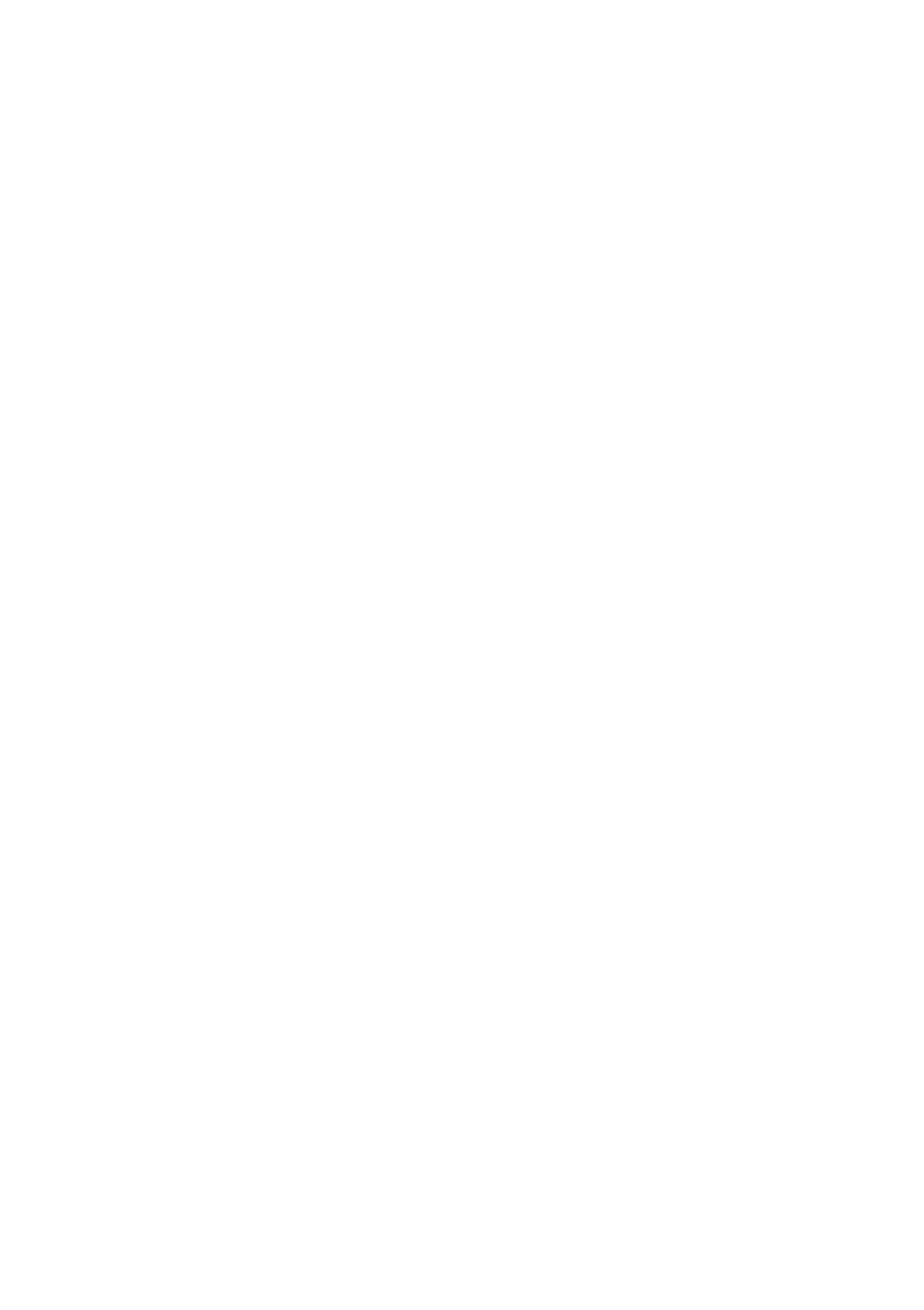## **Contents**

| Building your investment portfolio  |    |  |
|-------------------------------------|----|--|
| Planning your investment strategy   | 6  |  |
| Major asset classes                 | 9  |  |
| Beware of investment risks          | 12 |  |
| The importance of diversification   | 14 |  |
| Getting your asset allocation right | 19 |  |
| Implementing your portfolio         | 20 |  |
| Rebalancing your portfolio          | 22 |  |
| Reviewing your investment portfolio | 25 |  |
| The Vanguard difference             | 26 |  |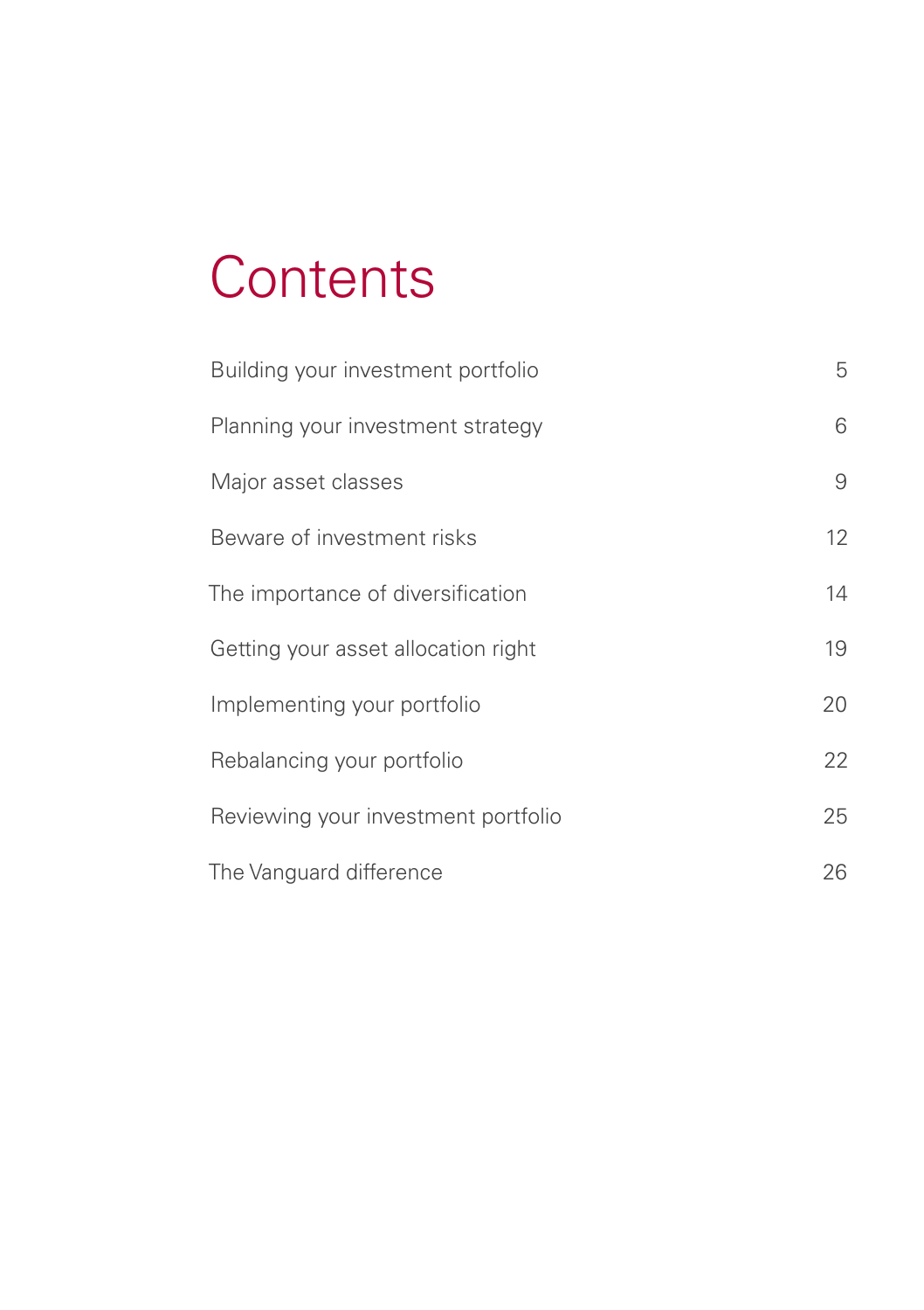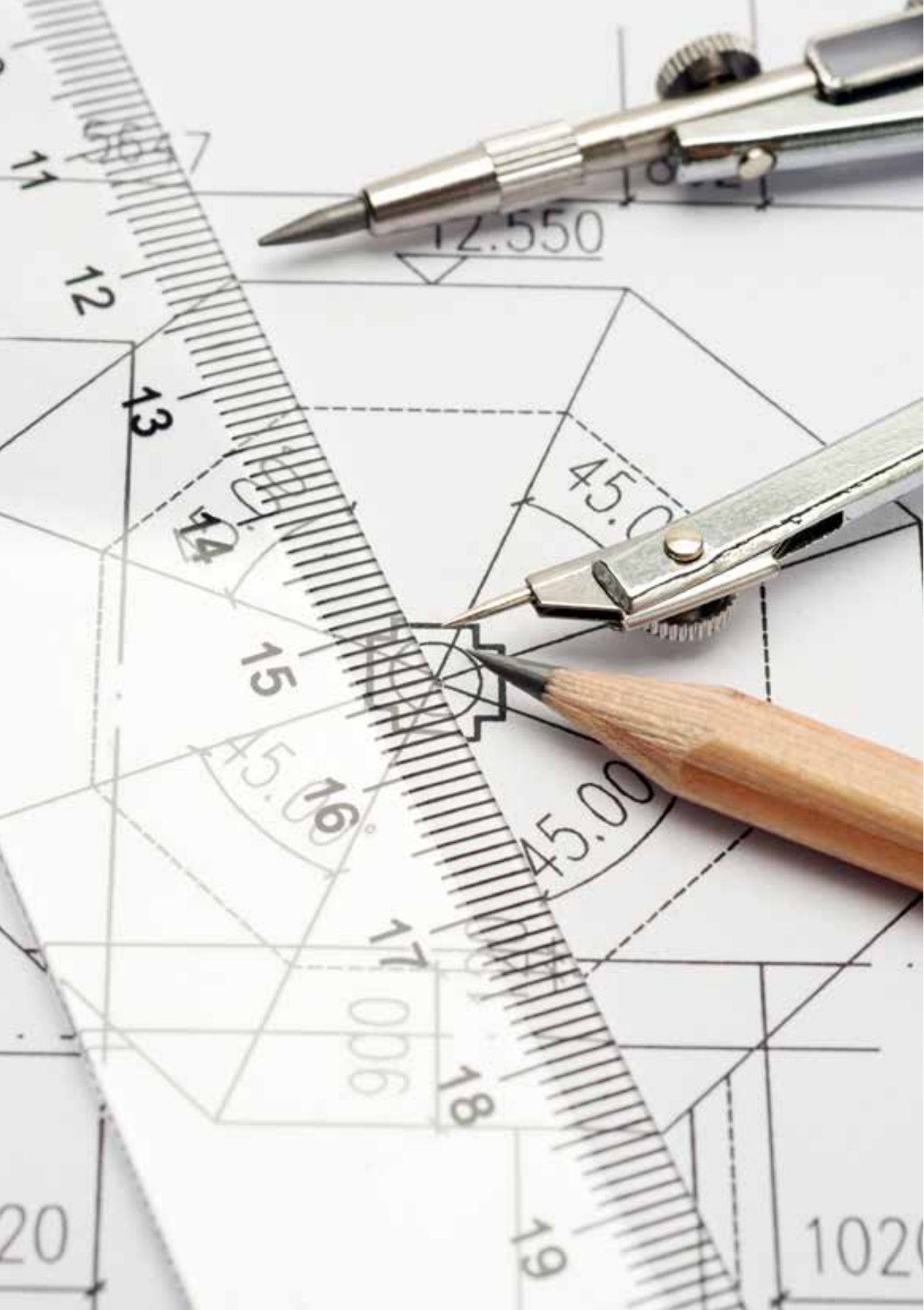## Building your investment portfolio

One thing we know is that you can't control investment markets. Volatility is part of investing. What you can control is your investment strategy—having the framework in place to give you the best chance of meeting your goals and objectives and aligning investments to your risk profile.

Whether you're investing directly or using a financial adviser, you need to be aware of some important considerations. This Plain Talk® guide walks you through the process of building an investment portfolio from the ground up, covering asset allocation, implementation, rebalancing and reviewing your investment strategy.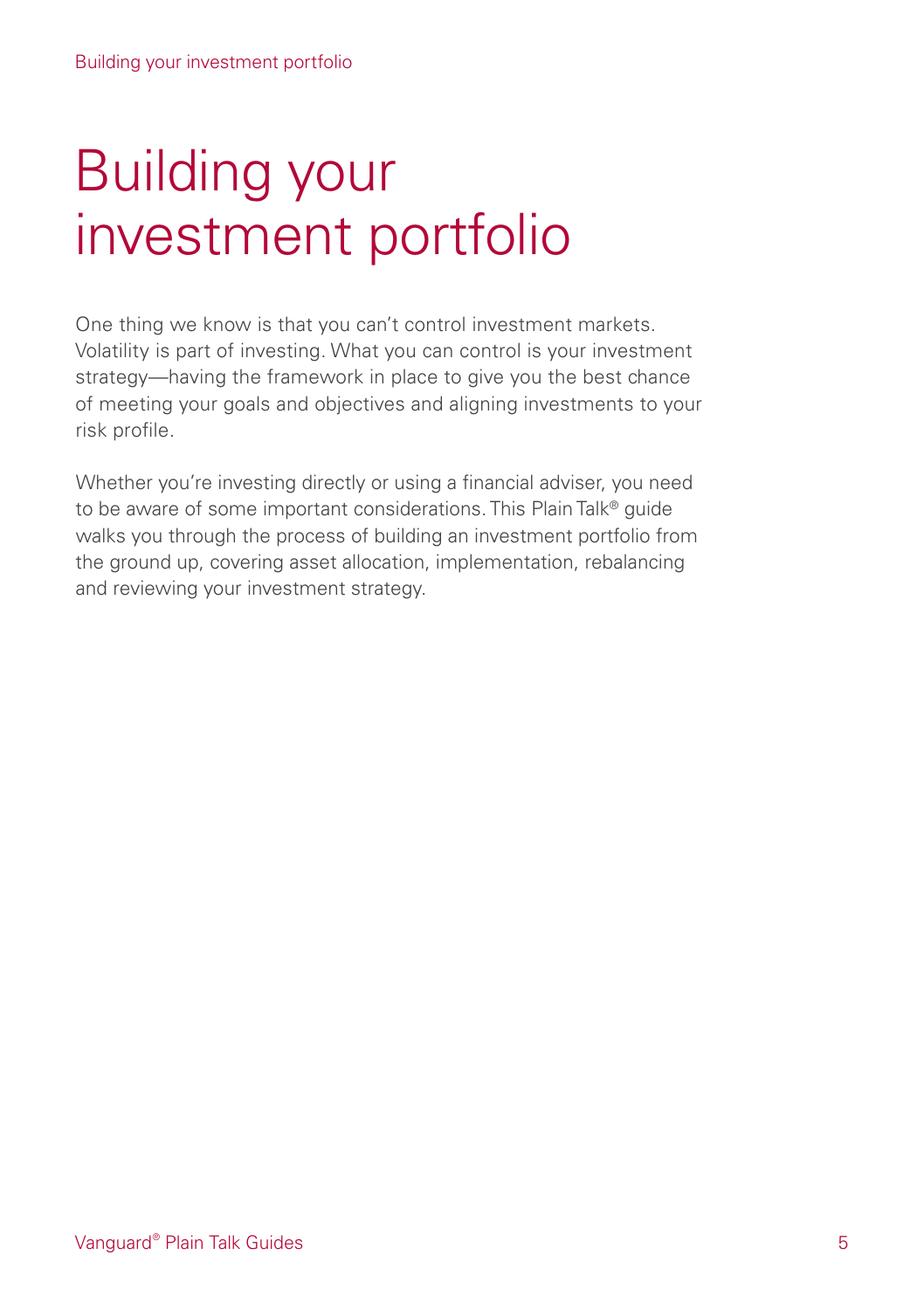## Planning your investment strategy

Taking some time to plan your strategy before you start investing can be the difference between simply aspiring to your goals or achieving them.

Having a clear idea of your investment objectives, timeframe and attitude to risk provides a solid basis on which to build your investment portfolio. The more specific you are, the better your chances of success.

Just like life, your investment plan is a work in progress. It should be flexible enough to cater for changes and market challenges—both big and small.

Here are a few factors to consider:

### Why are you investing?

First, work out what you want to achieve from your investments. Break your goals down into short (1 to 3 years), medium (3 to 5 years) and longer-term goals (5 years plus).

People have different goals at different stages of their lives. Your longerterm focus might be building financial security for you and your family or saving for retirement. While in the shorter-term you may simply want to make the most of your income.

#### What is your time horizon?

Also known as investment timeframe, this refers to how long you are planning to invest your money. It tells you how long you have to realise your investment goals and provides a framework for the investments you choose. Usually the longer your investment timeframe the more aggressive you can be with your investments—although this depends on your tolerance for risk. For short-term goals like buying a car or taking an overseas holiday, lower risk, income type investments, such as cash and money market securities are more suitable.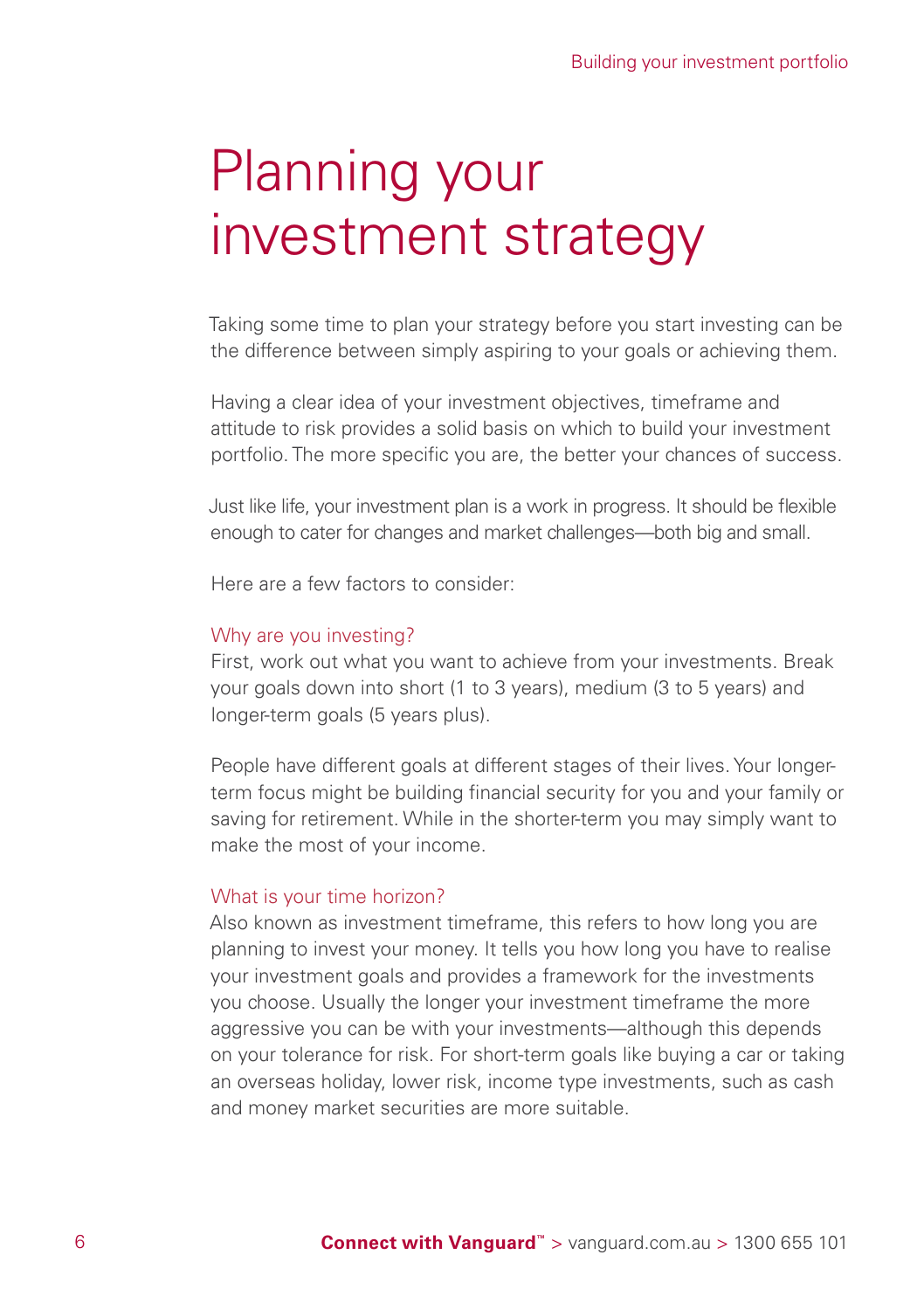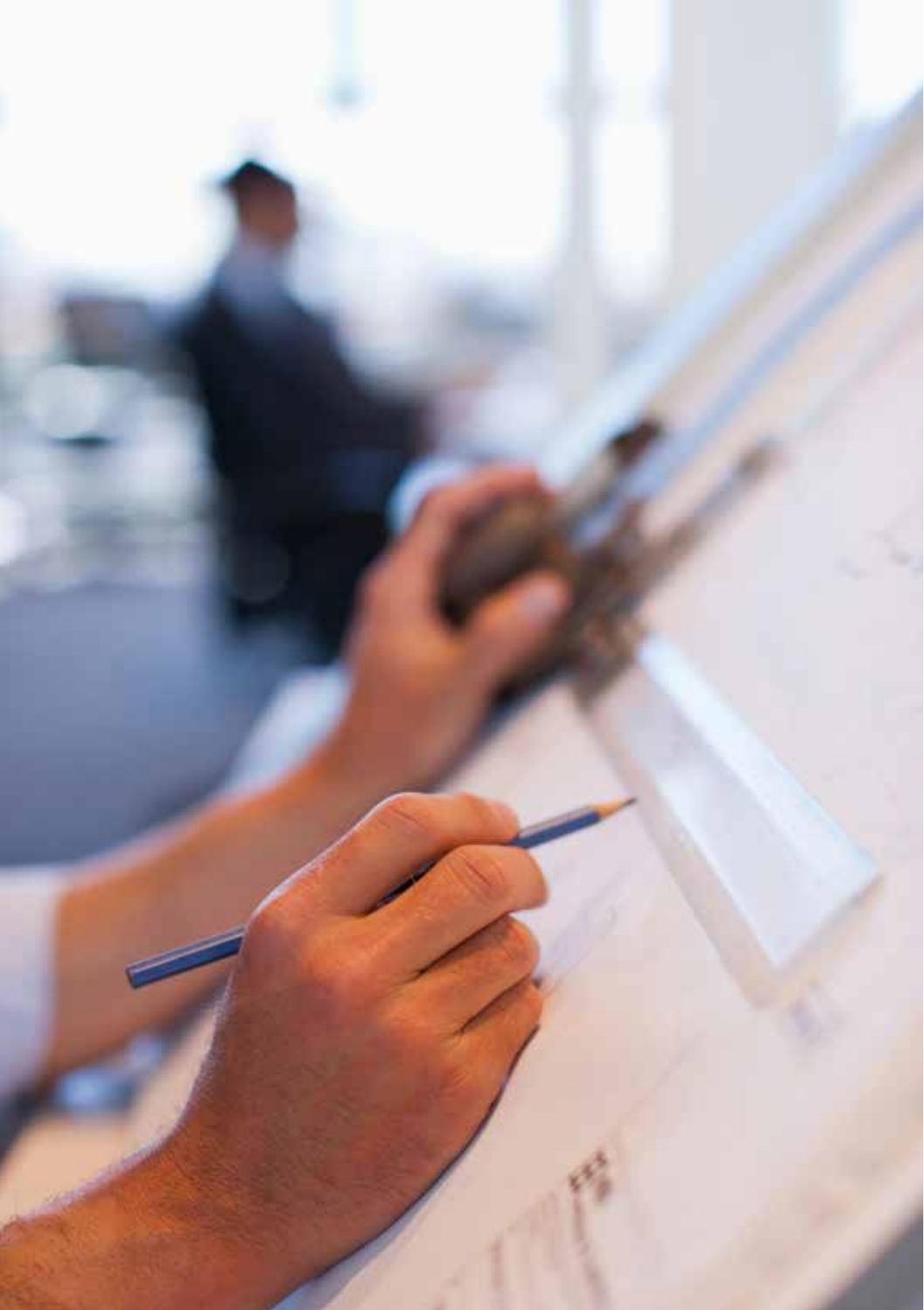#### Know your risk/return profile

Understanding your attitude to risk and return is arguably the most important decision when planning your investment strategy. You might be attracted to the prospect of great performance, but how much risk are you willing to take to achieve it?

#### What are your current circumstances and limitations?

While you might have grand plans for your future lifestyle, your current means may not be sufficient to get you there. It's important to keep a realistic view of your goals while keeping in mind any limitations that might stop you from achieving them. A diversified, long-term investment strategy can certainly help build your wealth and put you on the road to achieving your goals, but you should be realistic about possible shortfalls.

#### Do you expect your needs to change in the future?

You may be expecting to come into a major windfall or a substantial increase in your income. On the other hand you might be planning to start a family or buy a new home which will mean having less disposable income. Whatever your prospects for the future, make sure you take them into account when planning your investment strategy.

#### How much control do you want over your investments?

This will have implications for the types of investments you choose and whether you decide to invest in the share or property market directly. use managed funds or implement your investment strategy through a financial adviser.

### Smart investing tip 1: Watch costs

Costs can take a large chunk out of an investor's return. So, it's important to compare fund fees before you invest. Look at things like brokerage fees, contribution fees, adviser commissions and management costs. These can all add up over time.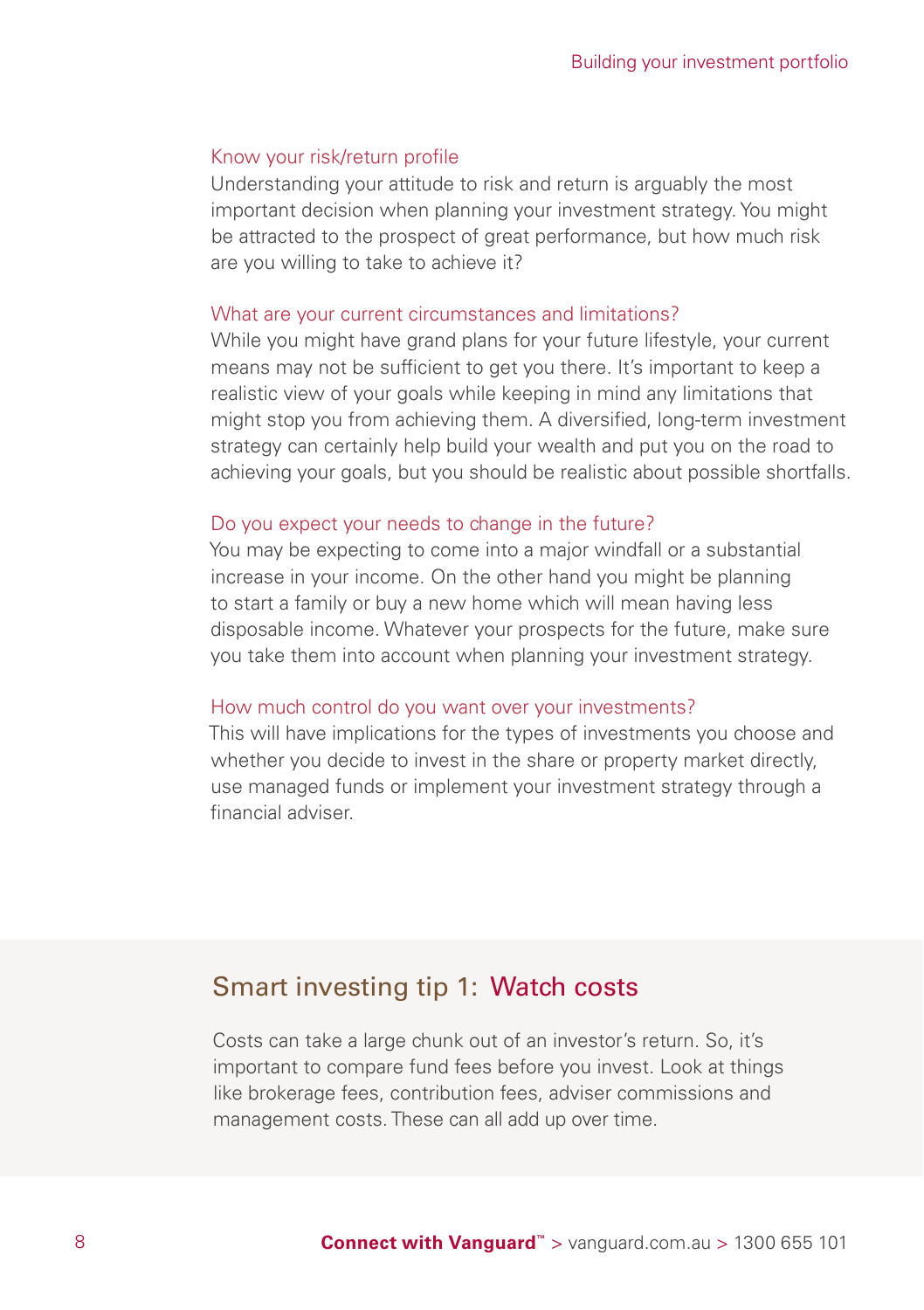## Major asset classes

Investments can be divided into income assets and growth assets. Growth assets primarily provide returns in the form of capital growth and include Australian and international shares and property investments.

Investing in growth assets such as shares and property can help protect the purchasing power of your money over time. Some shares and property investments also provide income distributions and dividends.

Income assets primarily provide returns in the form of income and include fixed interest and cash investments. Income assets tend to provide more stable, albeit lower returns over the long term.

Investment markets move in cycles, reflecting the underlying strength of the economy, industry trends and investor sentiment. The graph over page shows the annual returns of each of the major asset classes over the past 30 years.

Generally, the longer your investment timeframe the higher the level of growth assets you can include in your portfolio.

While growth assets, like shares and property securities, tend to have more volatile returns over the shorter term – meaning they are likely to produce negative returns more often than income type investments – they have the potential to produce higher returns over longer-term timeframes.

Of course, if your primary need is for income and you need quick access to your money, you may benefit from a higher exposure to income assets.

The right type of investment for you will depend on your investment objectives, timeframe and tolerance for risk.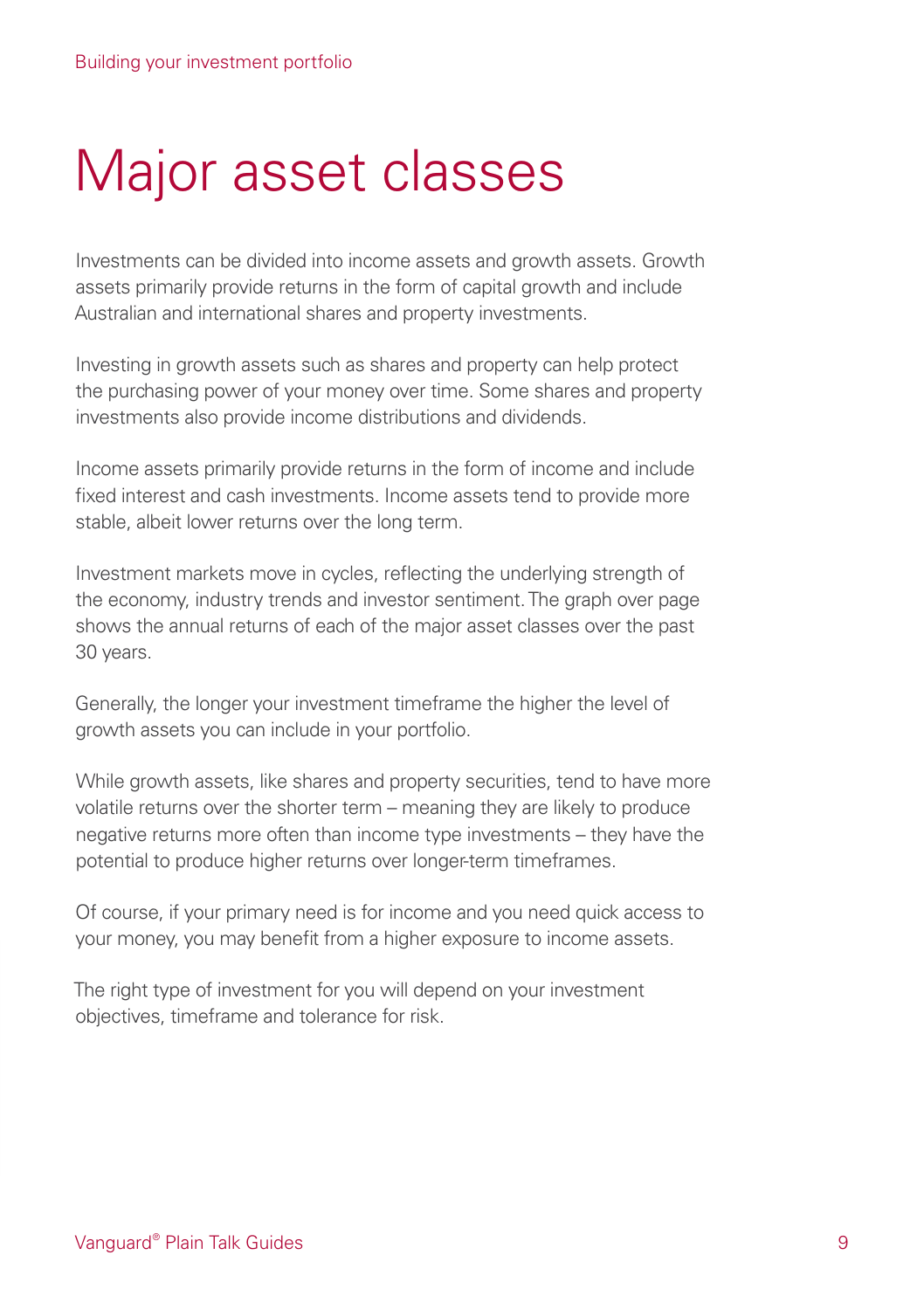### The value of long-term investing

Financial year total returns for the major asset classes for financial years ending between 1987 and 2017.



Percentage returns (% p.a.) as at 30 June 20171

|       |                                               | 1 Year | 5 Years | 10 Years | 20 Years | 30 Years |
|-------|-----------------------------------------------|--------|---------|----------|----------|----------|
|       | Australian Shares <sup>2</sup>                | 13.1   | 11.6    | 3.5      | 8.1      | 8.4      |
|       | International Shares <sup>3</sup>             | 14.7   | 18.2    | 5.1      | 5.3      | 6.5      |
|       | US Shares <sup>4</sup>                        | 13.8   | 21.3    | 8.2      | 7.0      | 9.4      |
|       | Australian Bonds <sup>®</sup>                 | 0.2    | 4.3     | 6.2      | 6.2      | 8.5      |
|       | - Listed Property <sup>6</sup>                | $-6.3$ | 14.1    | 0.1      | 7.1      | 8.0      |
| Cash' |                                               | 1.8    | 2.5     | 3.9      | 4.7      | 6.4      |
|       | $\leftarrow$ CPI (to March 2017) <sup>8</sup> | 2.1    | 2.0     | 2.5      | 2.5      | 3 O      |

**Sources:** Australian Bureau of Statistics, ASX Limited, Bloomberg Finance L.P., Commonwealth Bank of Australia, Melbourne Institute of Applied Economic & Social Research, MSCI Inc., Reserve Bank of Australia, Standard & Poor's, Thompson Reuters. Notes: 1. One-year returns<br>are total returns from 1 July 2016 to 30 June 2017. 5, 10, 20 and 30 year returns ar December 1989 the index is the Commonwealth Bank All Series Greater Than 10 years Bond Accumulation Index. From September 1989 the index is the Bloomberg AusBond Composite 0+ Yr Index. 6. S&P/ASX 200 A-REIT Accumulation Index. 7. Data prior to March 1987 supplied by Reserve Bank of Australia. From March 1987 the index is the Bloomberg AusBond Bank Bill Index. 8. ABS Consumer Price Index (to March 2017). Disclaimer: The information contained herein is intended for informational purposes only. It is not intended as investment advice, and must not be relied upon as such. No responsibility is accepted for informational

©2018 Vanguard Investments Australia Ltd. (ABN 72072881086 / AFS Licence 227263). All rights reserved, Vanguard Investments Australia

Ltd pays a subscription fee to Andex Charts Pty Ltd. © Copyright 2017 Andex Charts Pty Ltd. Reproduction either in whole or in part is expressly prohibited without the written permission of Andex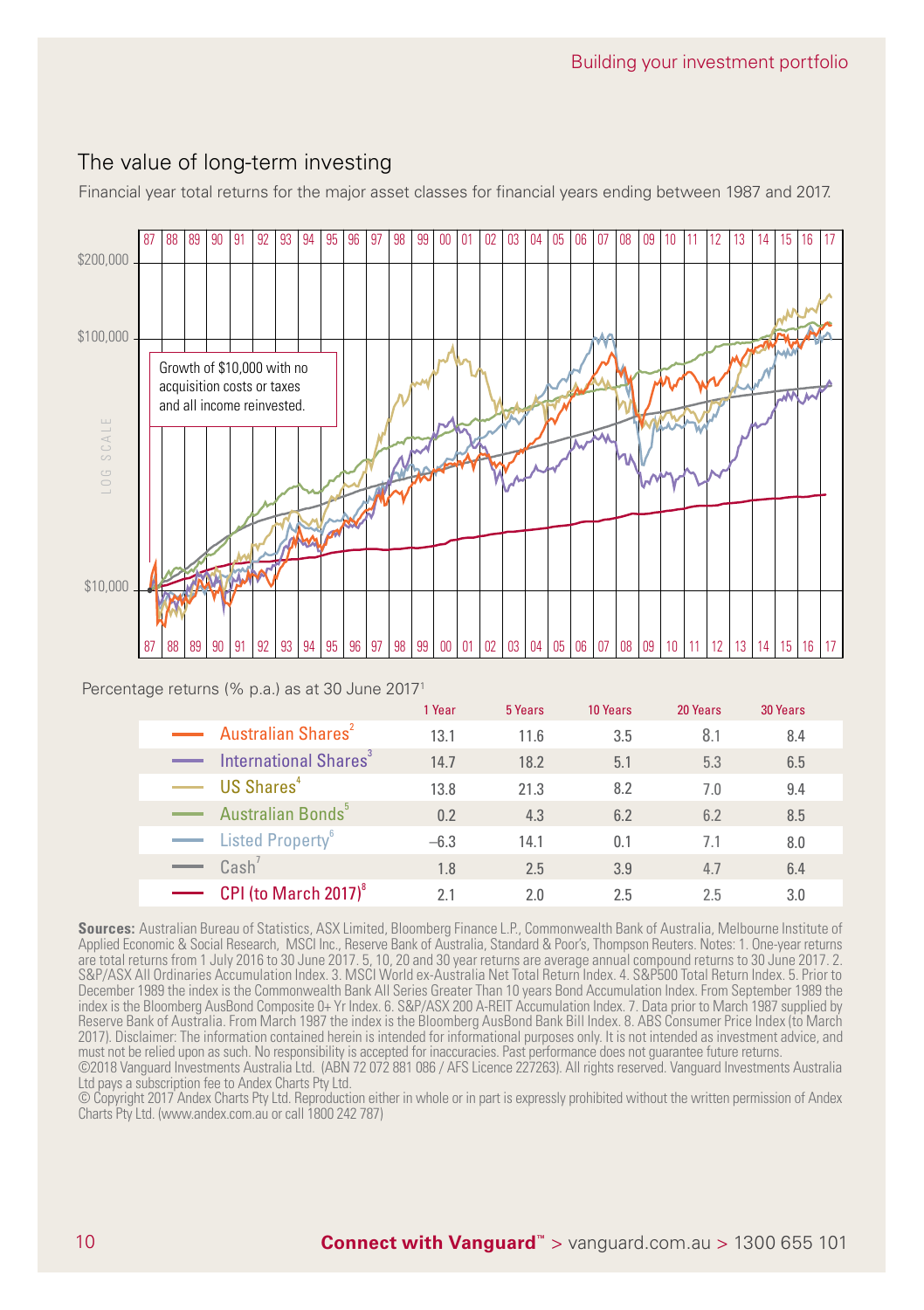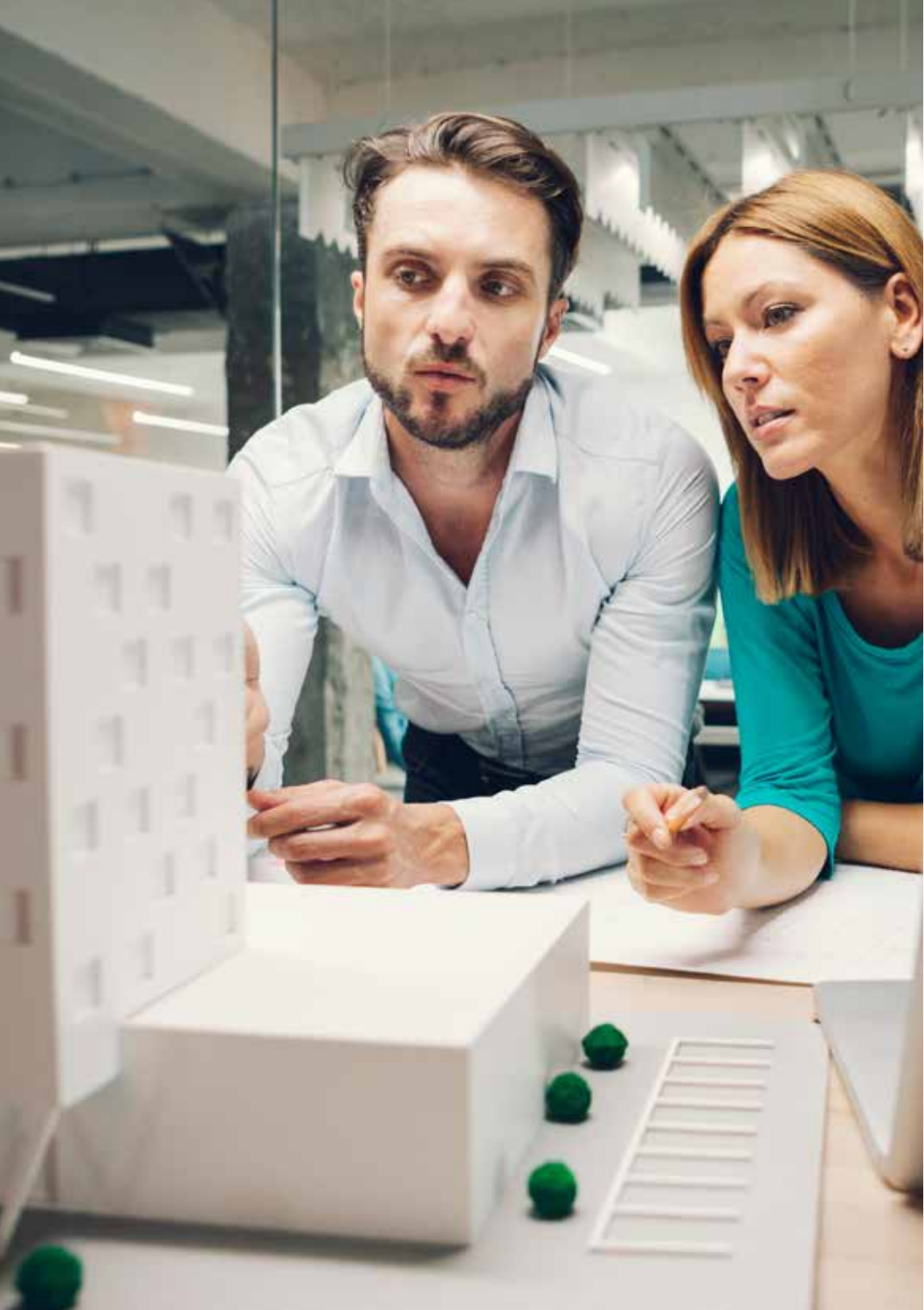## Beware of investment risks

When constructing your investment portfolio it is just as important to be aware of the risks as well as the potential rewards. All investments carry some level of risk. The type and degree of risk will vary depending on the investments you choose. Usually, the higher the risk the higher the potential return. Risk is measured in terms of the likelihood of achieving a negative return in any one year.

The graph below illustrates how the ups and downs of investment markets tend to even out and the gap between the highest and lowest returns closes over time. This is why it is important to consider your timeframe when choosing your investments.

## What are the risks?

### No risk can be a risk in itself

Rising prices due to inflation can erode the real value, or purchasing power, of your investments. In some cases, the real value of your money may actually fall over time.

#### Risk of major asset classes

Range of returns over 1, 5 and 10 year periods (1 January 1990 - 30 September 2017)



Note: Past performance is no indication of future performance. Assumes 100% reinvestment of distributions without any consideration of fees.

Source: Vanguard calculations using data from Morningstar Inc.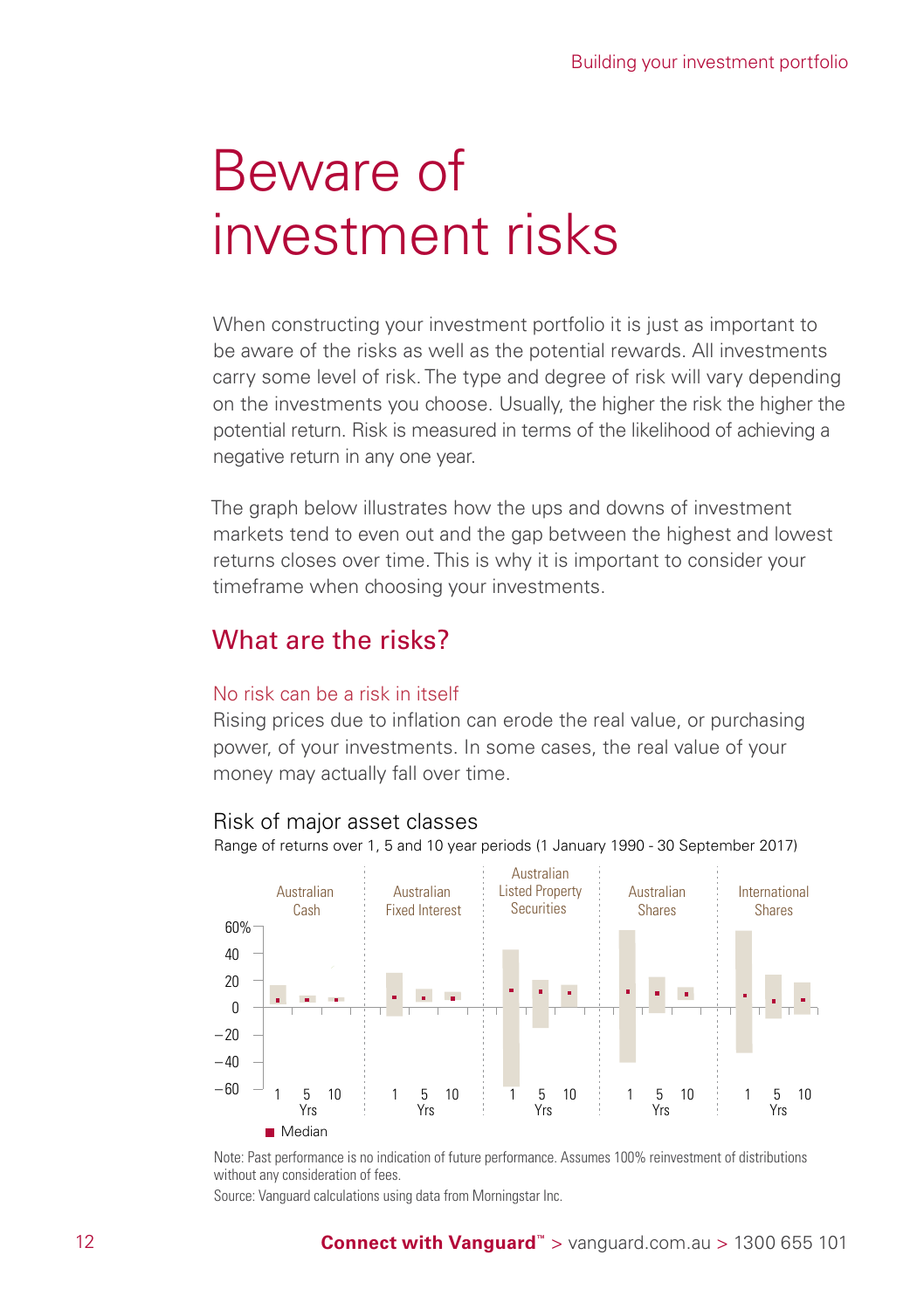#### Market risk

This is the risk that share, property, fixed interest or cash markets will decline in value. The sharemarket is influenced by a number of factors including the underlying strength of the economy, political factors, industry trends and investor sentiment. On the other hand, fixed interest and cash markets are influenced by expectations of interest rates and inflation.

While specific asset classes can be risky in the short term, time has a moderating effect. Market risk can be reduced by holding a diversified portfolio of investments across different asset classes.

#### Manager risk

This is the risk that a managed fund will underperform its benchmark or market index due to poor investment selection. Active fund managers will try to pick stocks they believe will outperform the market based on their philosophy and research. Sometimes this works in their favour and sometimes it doesn't. Some active funds are reliant on individual fund managers for their performance and can be subject to key person risk if that manager decides to leave.

Investing in index funds can reduce your susceptibility to individual manager risk. Because index funds invest in all or most of the securities in an index, you are not relying on the fund manager's investment selection ability and skill.

More information about risks can be found in the fund Product Disclosure Statement (PDS). For further information about risks and how they may impact your portfolio, seek advice from a financial adviser.

### Smart investing tip 2: Invest long term

People often get caught up with short-term stock selection which can deliver inconsistent results. While one stock might deliver great returns one year, it is difficult to pick winning stocks every year. When it comes to investing, it generally pays to invest for the long term.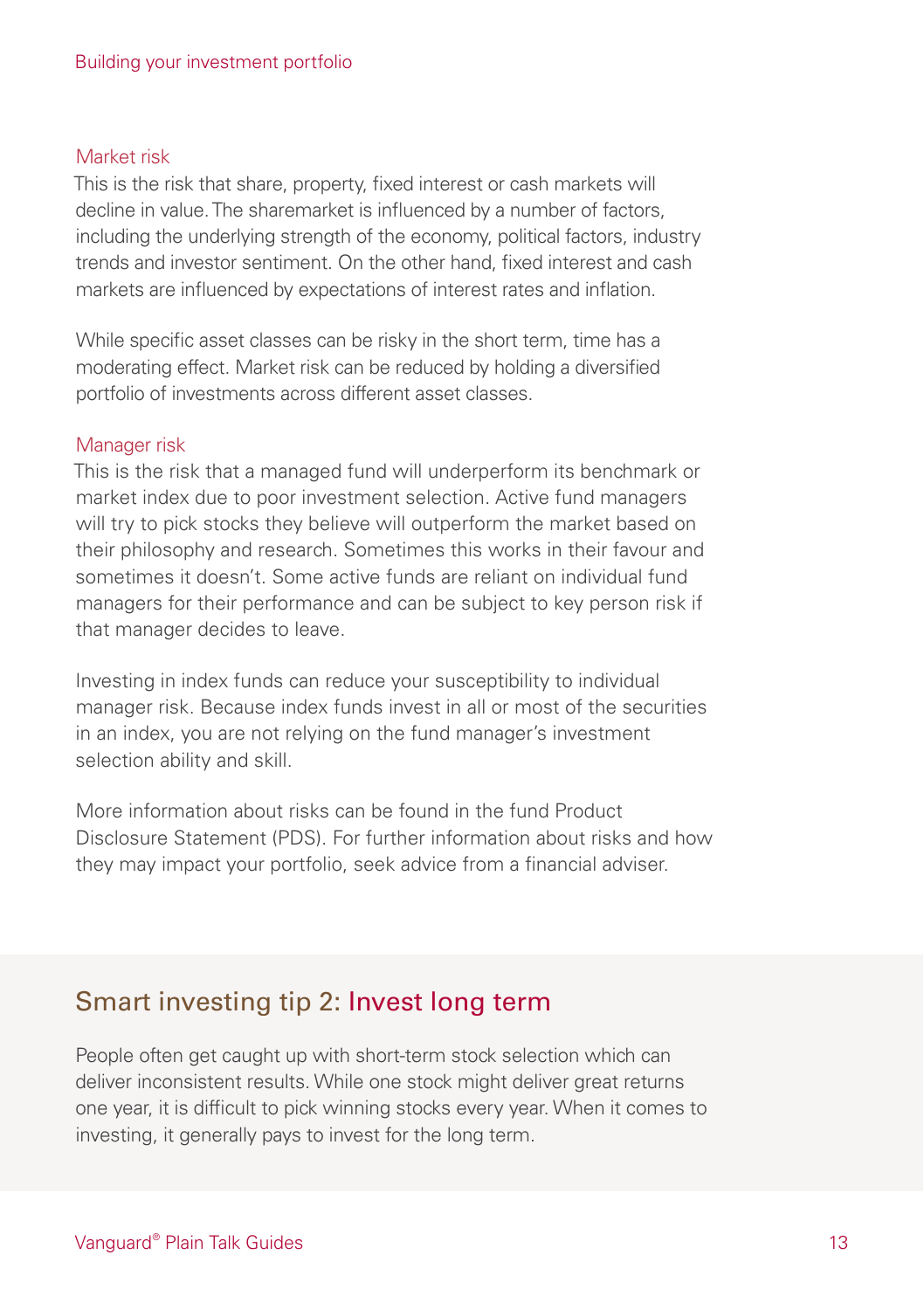## The importance of diversification

Spreading your money across a range of investments is one of the best ways to reduce your exposure to market risk. This way you are not relying on the returns of a single investment.

Investment markets move up and down at different times. With a diversified portfolio of investments, returns from better performing investments can help offset those that underperform. Ways to diversify are:

- include exposure to different asset classes, like shares, fixed interest and property
- hold a spread of investments within an asset class, like different countries, industries and companies
- invest in a number of funds managed by different fund managers. For example, blending active with index managers—this is covered in the types of fund managers section.

## It's time in the market, not timing the market, that counts

Timing the markets for the best time to invest is easier said than done. Intuition tells us that the best time to buy is when prices are down, and the best time to sell is when prices are up.

Trying to pick the top and the bottom of the market is not easy and you risk being out of the market when it rallies. Even professional fund managers find it difficult to continuously time the markets for the right time to invest. Long term investing isn't about chasing the hottest performance. It's about taking a long term view and staying the course. It won't protect you from market downturns, but it ensures you are invested in the market during times of growth.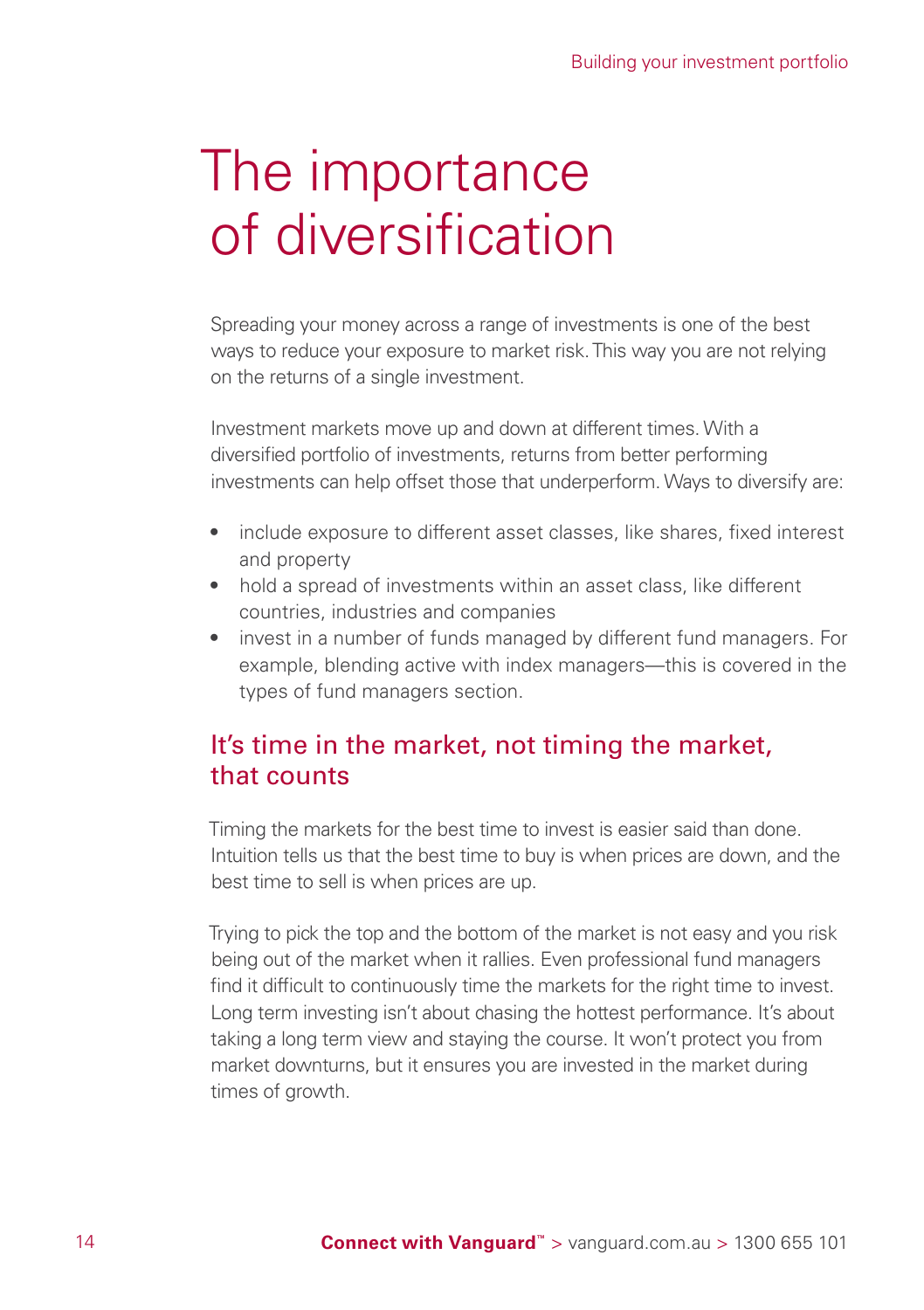As you can see from the chart below, the returns from different types of investment can vary dramatically from year to year. This year's top asset class can quickly become next year's worst performer. For example, in 2006 Australian listed property was the star performer, delivering a return to investors of 24.7 per cent over the year. The following year it finished at the bottom of the chart, with a return of 2.3 per cent comfortably less than cash. With a broad range of assets in your portfolio, returns from better performing assets can help compensate those not performing so well.

### The power of diversification

Financial year total returns for the major asset classes for financial years ending between 1997 and 2017.



Source: Andex Charts Pty Ltd June 2017.

Notes: 1. MSCI World ex–Australia Net Total Return Index (Local Currency) – represents a continuously hedged portfolio without any impact from foreign exchange fluctuations. 2. Index prior to 30 June 2008 is the Citigroup World Government Bond Index AUD hedged, from 30 June 2008 the index is the Bloomberg Barclays Global Treasury Index \$A hedged. 3. Prior to 1 May 2013, index is the UBS Global Real Estate Investors Index ex Australia with net dividends reinvested.

Past performance is not an indicator of future performance.

## SMSF tip 3: Diversify

One of the most important decisions investors make is how they divide their investment between each asset class, referred to as asset allocation. Diversifying across a range of asset classes, industries and securities reduces market risk and can improve your performance potential.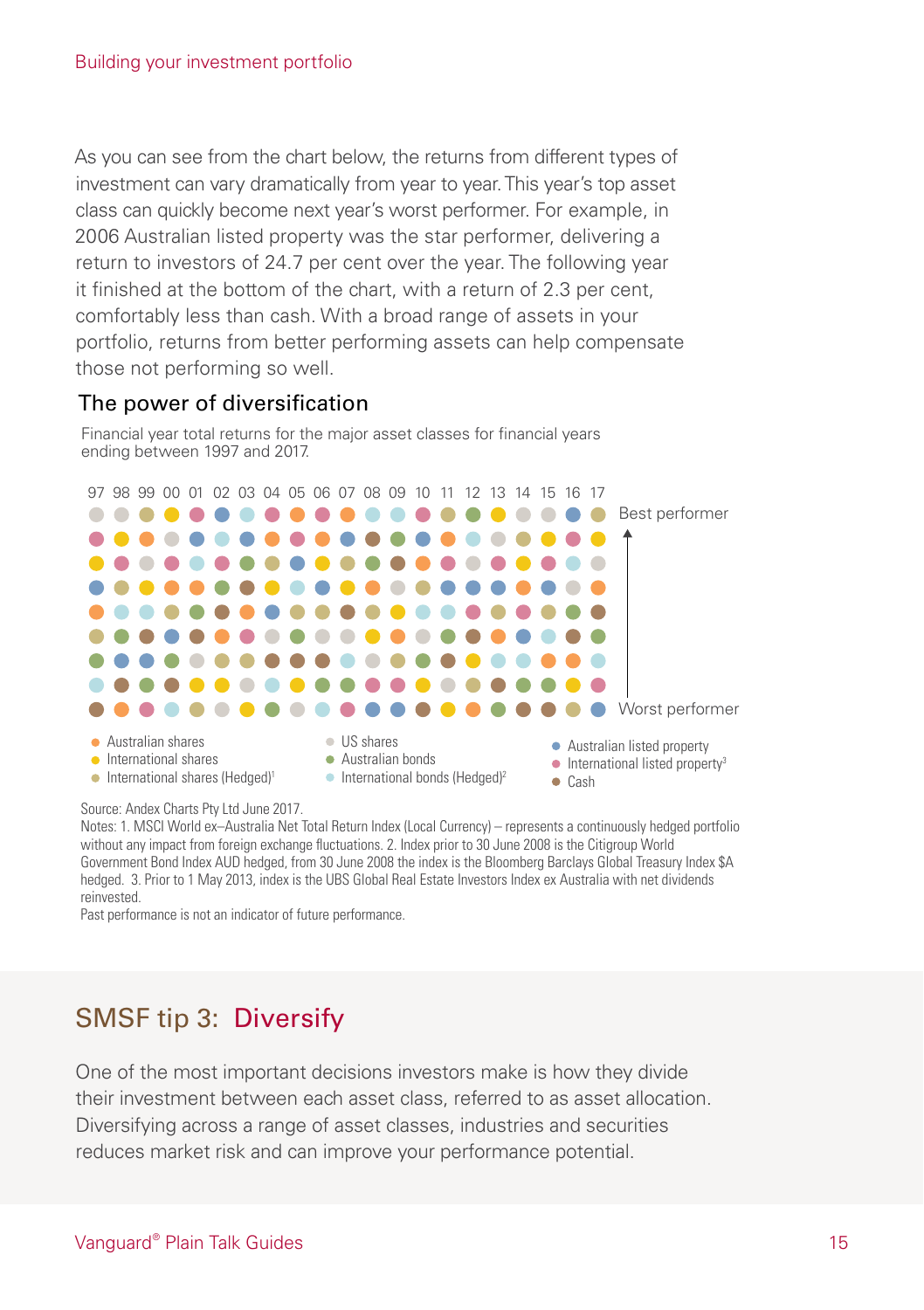### Keep your expectations realistic

Something to keep in mind when you are choosing your investments is that past performance is not an indication of future performance.

While it's easy to get excited by the prospect of 20 per cent plus returns, markets can go down quite quickly and may take time to recover.

No one can predict what future returns will be. The one certainty of investing is that markets will go up and markets will go down. So, you need to be prepared to take the good and the bad. If you are investing for the long term, don't make your investment decisions based on shortterm performance.

### Smart investing tip 4: Invest often

Timing the markets for the best time to invest is easier said than done. With a dollar cost averaging strategy, you invest a set amount into your investment portfolio on a regular basis, regardless of what the markets are doing. This averages out market fluctuations over time.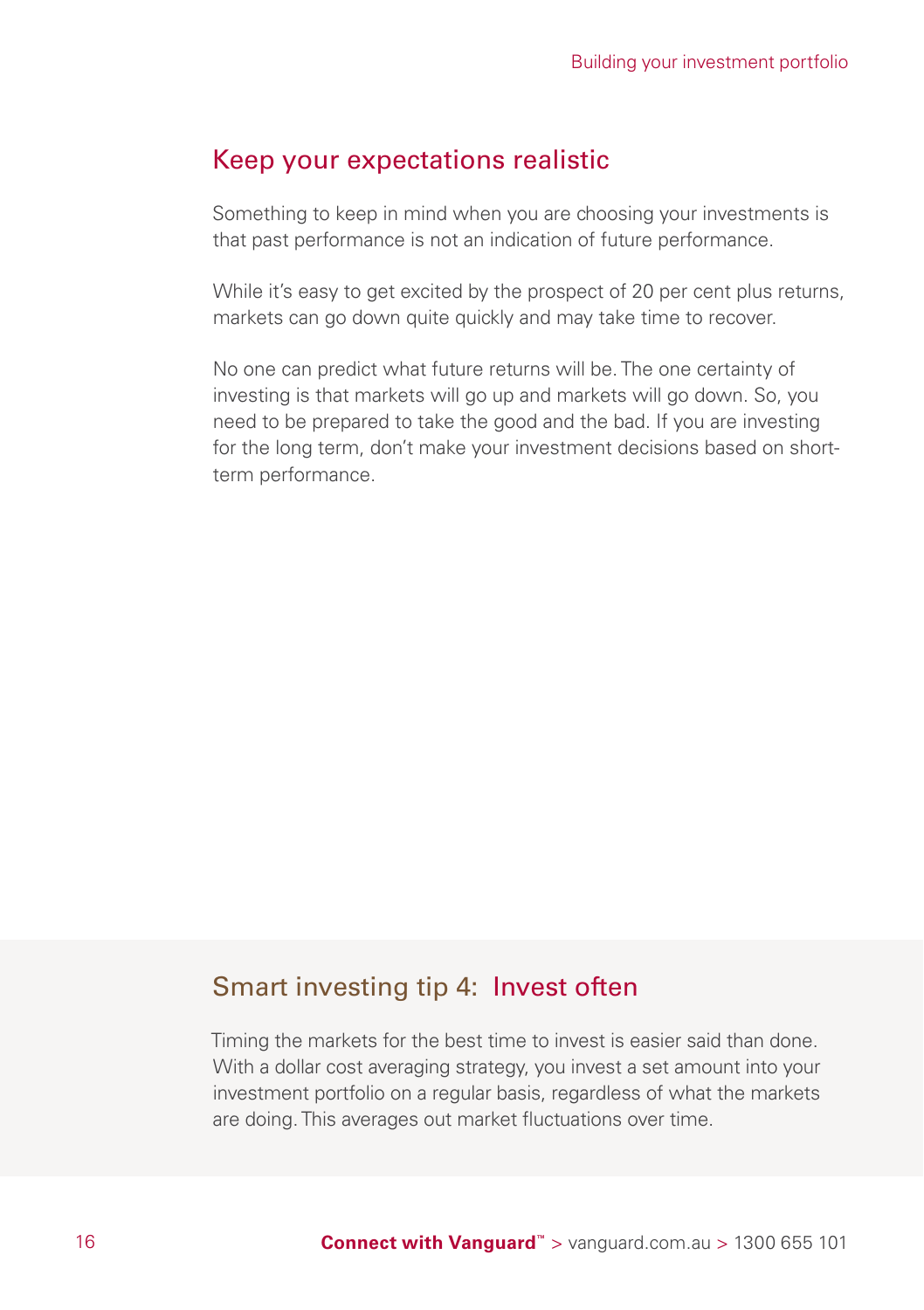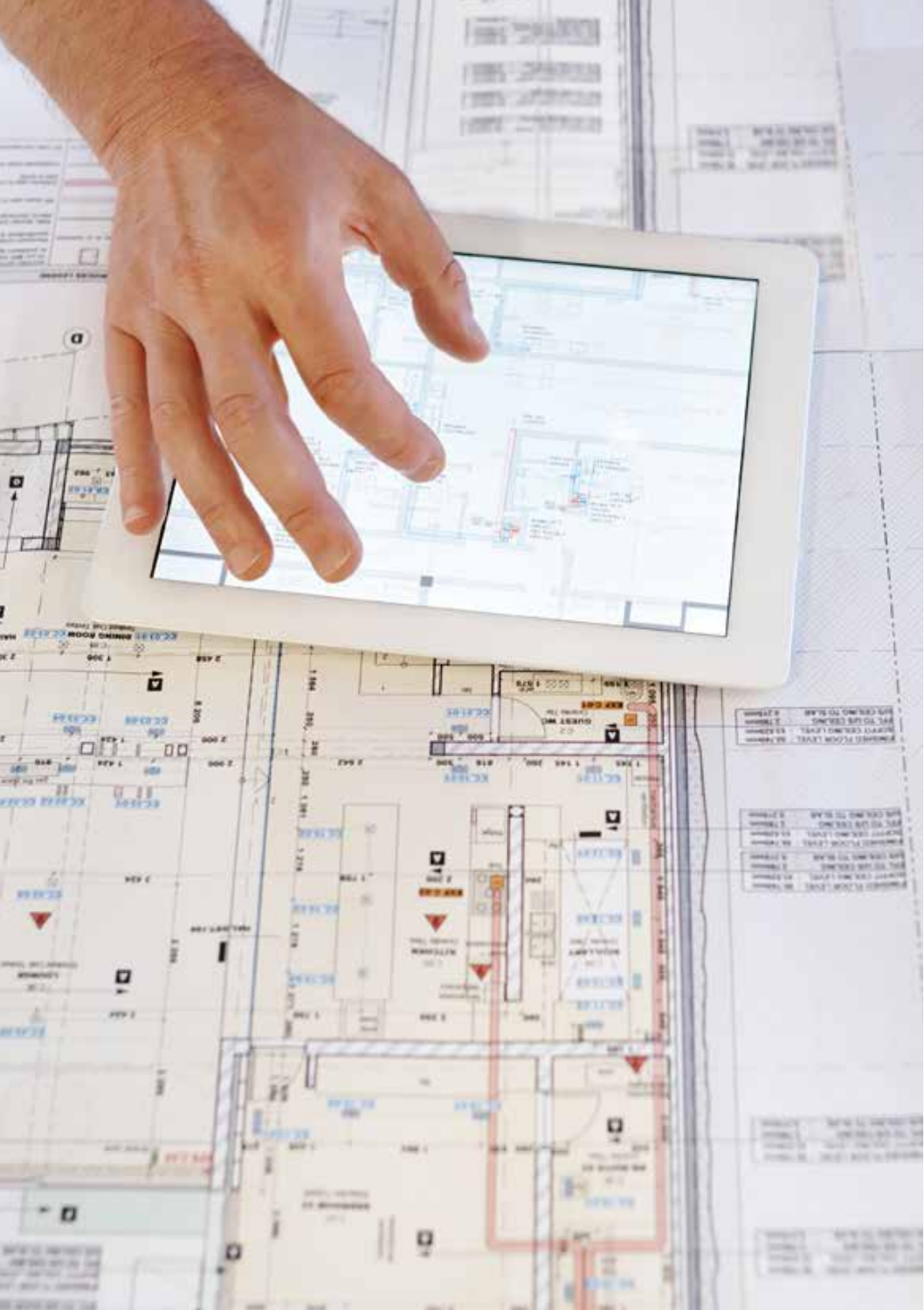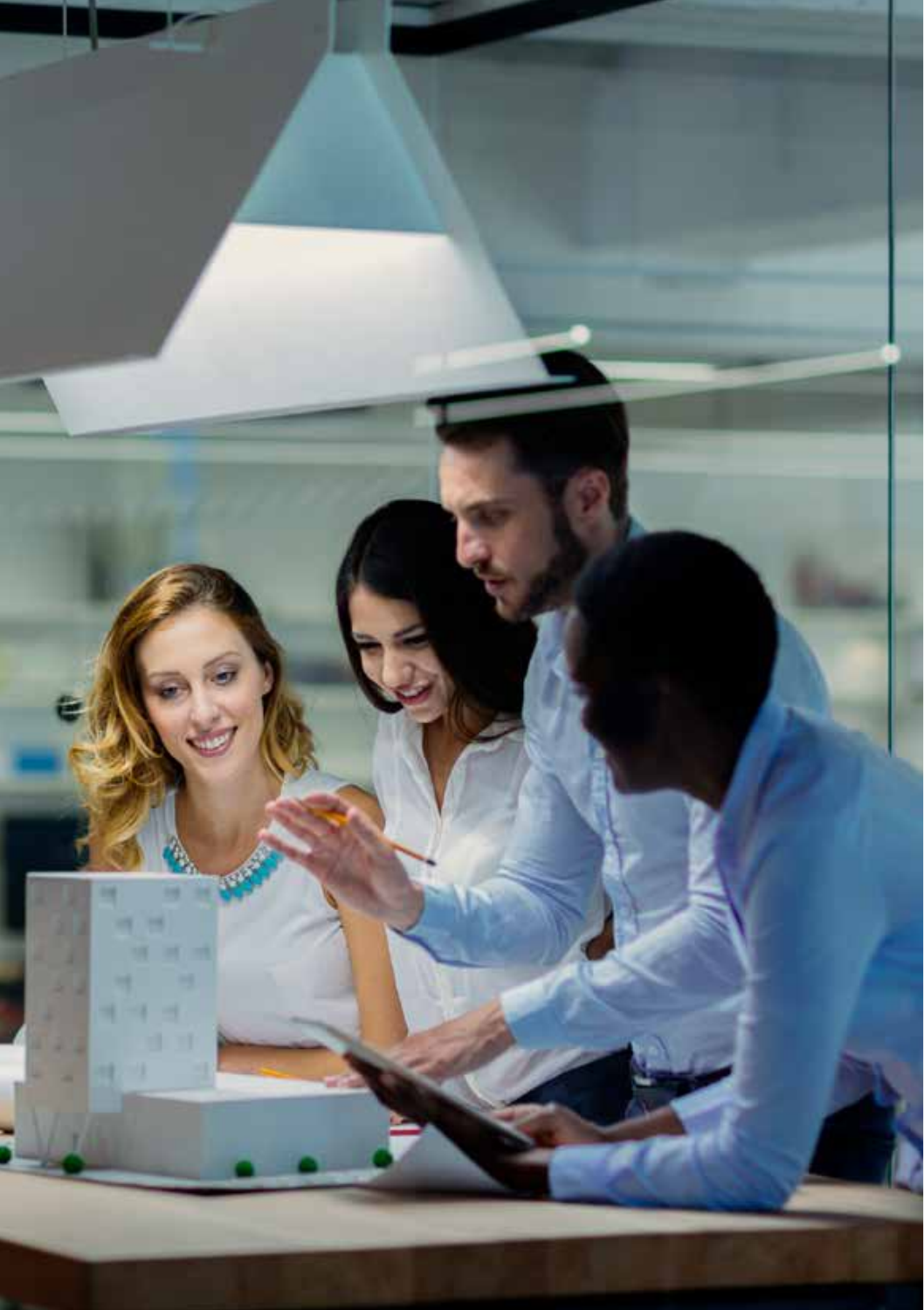## Getting your asset allocation right

How you allocate your money to each asset class is one of the most important decisions you can make when constructing your investment portfolio.

Some investors prefer to leave the asset allocation up to a fund manager and invest in a diversified (or multi-sector) fund where a fund manager decides the asset allocation for them. Others prefer to choose the investment mix themselves. There is no right or wrong way providing your asset allocation is designed with your investment objectives, timeframe and risk/return profile in mind.

There are two ways fund managers decide their asset allocation policy—strategic and tactical. Strategic asset allocation is where you set a long-term target for each asset class and stick to it. This type of asset allocation is set according to the investment objective, risk/return profile and investment timeframe.

Tactical asset allocation changes are made in the short-term based on the fund manager's view of the performance relativities of each asset class. Fund managers who use this approach analyse economic and financial factors to predict the performance outlook for each sector. Some fund managers set minimum and maximum ranges for each asset class. Usually, they set a target within this range which is regularly reviewed based on their view of market conditions.

A professional financial adviser will be able to help you determine the optimal asset allocation for your individual needs.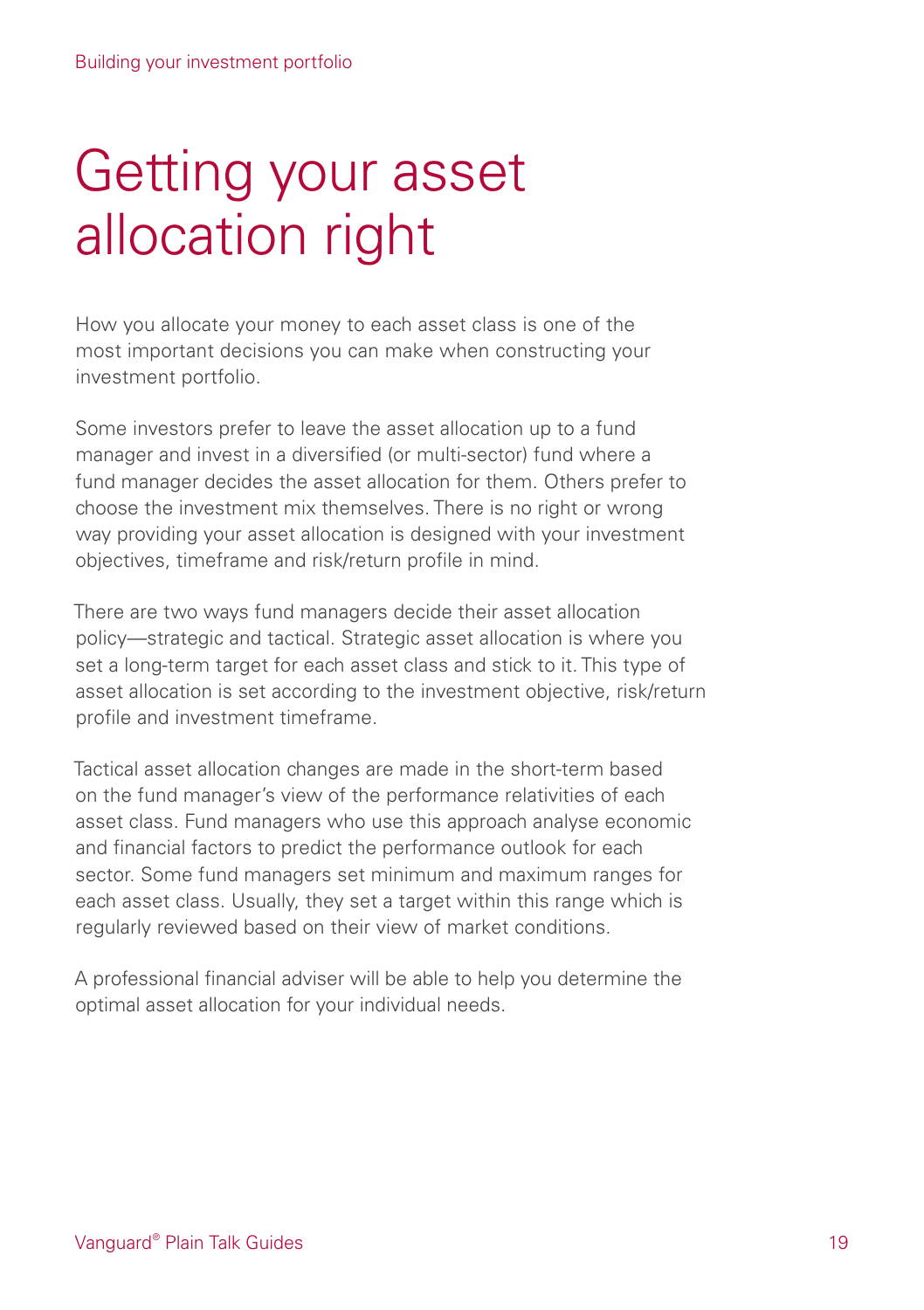## Implementing your portfolio

Once you have decided on your asset allocation, there are a number of different ways to implement it.

### Super versus non super

Apart from asset allocation, another important decision you will need to make is the investment vehicle you choose. For people saving for retirement, the tax concessions available in super make it an attractive investment vehicle. Paying less tax on contributions and investment earnings can make a big difference to the value of your retirement nest egg over time.

Remember, most people won't be able to access their super until at least the age of 65<sup>1</sup>. So, if you have other investment objectives in mind you might be better off investing in managed funds or other investments.

## Direct investment and managed funds

Whether you decide to invest directly or via managed funds depends on a number of factors including your time, discipline and confidence. One of the major advantages of managed funds is that you can access a much wider range of investments than you can by investing directly yourself.

An Australian equity fund, for example, might have 100 or more shares in its portfolio. This compares to an average of six shares held in a direct investor's portfolio. You also get the benefit of your money being professionally managed for you.

<sup>1</sup> Source: www.superguide.com.au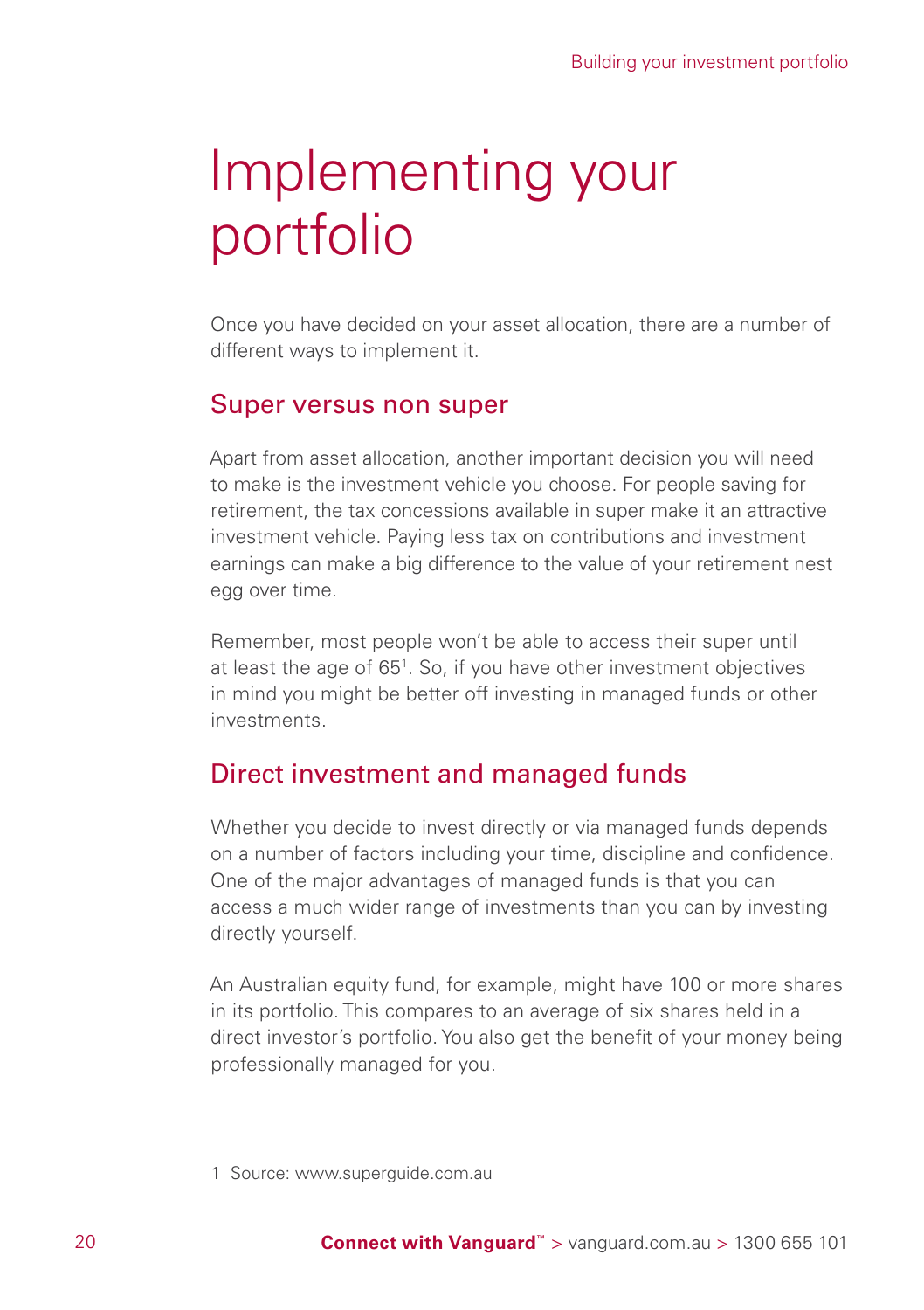### Index versus active management

Index managers aim to track the performance of a market index by investing in all or a representative sample of the securities in the index. A benchmark index measures the performance of a basket of securities. For example, the S&P/ASX 300 Index measures the performance of about 300 companies listed on the Australian Stock Exchange. Index funds invest in all or most of the securities in the index providing diversification, which means lower risk.

Active fund managers usually try to outperform the market index by choosing a selection of stocks they believe will beat the benchmark. They tend to hold fewer stocks than index managers. They also charge higher fees as they have higher costs due to the need for research analysts as well as transaction costs from trading securities more often.

### Seeking advice

A professional financial adviser can help you decide the right investment structure and asset allocation based on your individual needs. You may decide to seek advice on the right asset allocation and investment structure for your needs and then implement your portfolio yourself. Alternatively, you may decide to let the financial adviser do it for you.

A good financial adviser has a firm grasp of the latest super, investment and tax regulations so they can recommend strategies from the simple to more complex, depending on individual needs.

### SMSF tip 5: Invest overseas

Investing internationally can increase your diversification further and give access to industries and companies not available in Australia. After all, Australia represents less than 2.5 per cent of the total world sharemarket.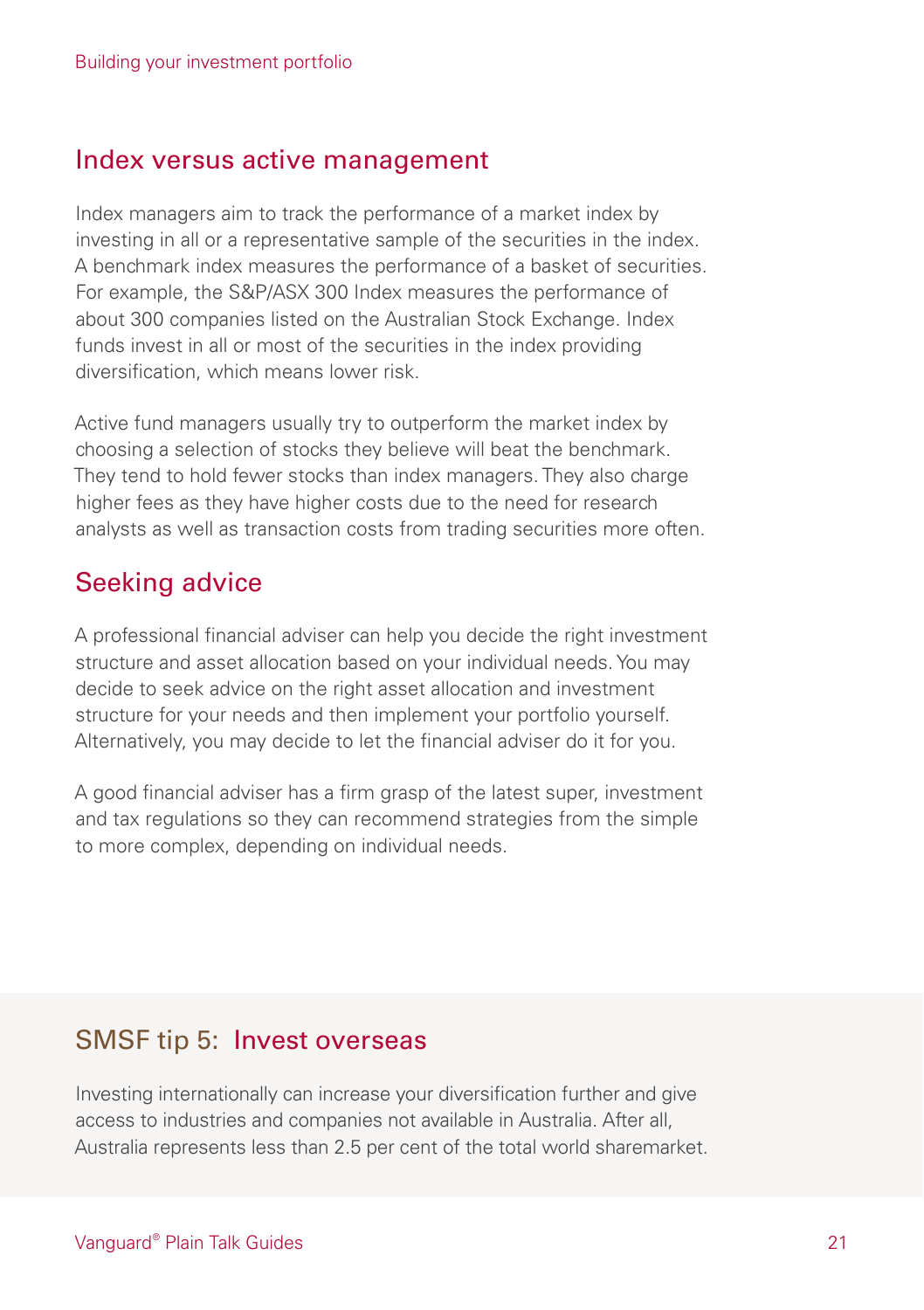## Rebalancing your portfolio

Market fluctuations can affect your asset allocation weightings and change the risk/return profile of your portfolio. For example, if the Australian sharemarket performs strongly your portfolio holdings in this asset class will be valued higher, which will throw your asset allocation off balance.

Rebalancing a portfolio simply means adjusting your investments to match your target mix. It is different to tactical asset allocation, which represents an actual shift in your asset allocation strategy. Rebalancing back to your target asset mix brings your portfolio back in line with its risk/return profile.

On establishment of your investment portfolio you should decide how much you are willing to let your asset allocation shift from its target allocation. Once your allocation hits this trigger point you will need to rebalance your assets.

Professional investment managers monitor asset allocation weightings and reset them regularly. For example, Vanguard maintains its asset allocation within 2 per cent of its strategic targets.

## How to rebalance

You should review your portfolio regularly, particularly if markets have moved significantly. You can rebalance in three ways:

### Reinvest dividends

Direct dividends and/or capital gains distributions from the asset sector that exceeds its target into one that is underweight.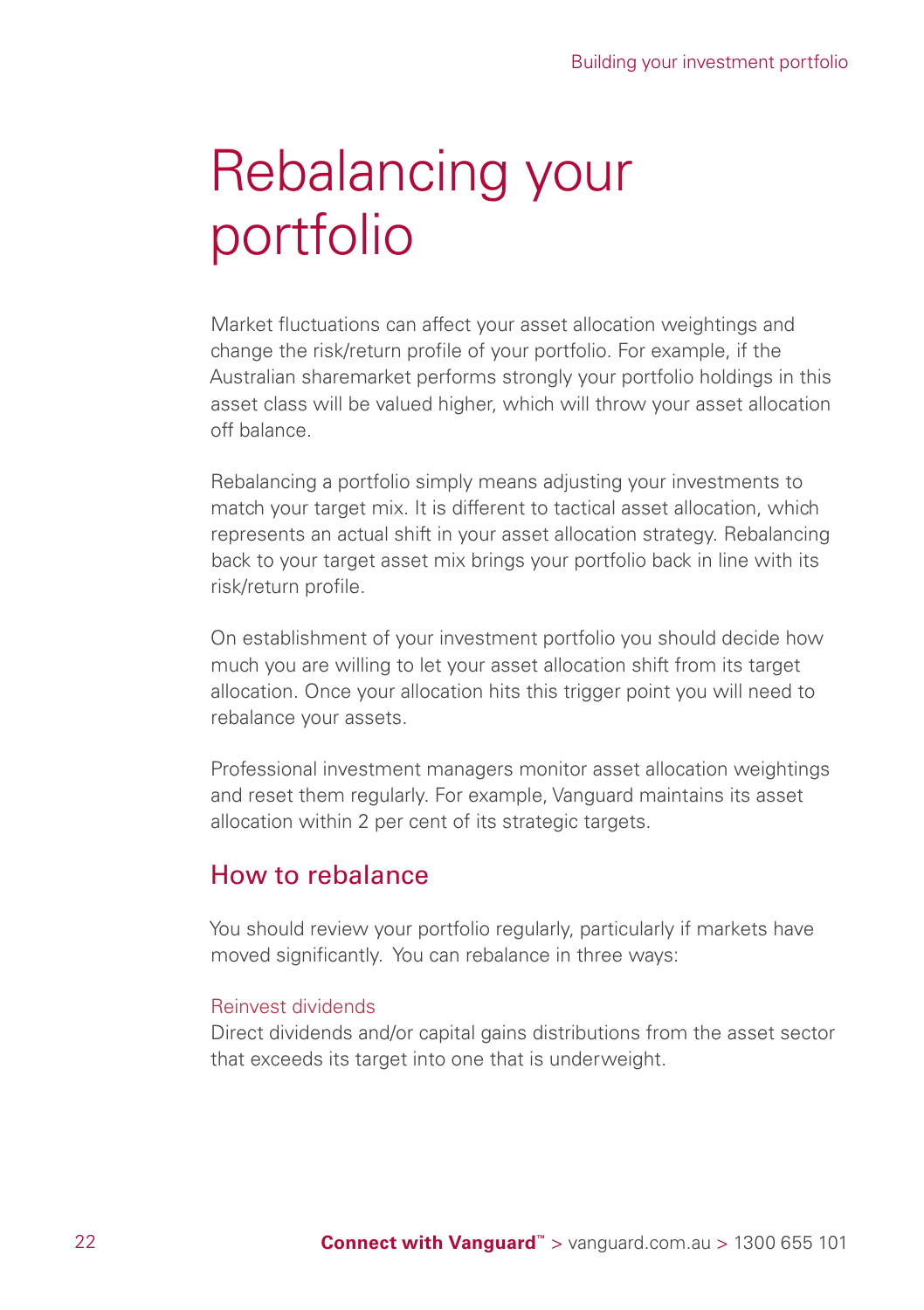#### Make additional contributions

Add funds to the asset sector that falls below its target percentage.

### Transfer funds between asset classes

Shift money out of the asset class that exceeds its target into the other investments. When you rebalance you need to consider the costs and tax implications. In most cases you will have brokerage costs and, with some managed funds, an entry/exit fee. There may also be tax consequences when transferring funds between asset classes. Sometimes it is more tax effective to use new cashflow or distributions rather than transferring assets.

If you have a large portfolio, redirecting cash flow or dividends may not be sufficient to bring your asset allocation back into balance. In such instances, you might have to liquidate investments to rebalance, which may have tax implications.

A professional financial adviser will be able to review your portfolio and ensure that it's rebalanced back to your target asset mix in line with its risk/return profile.

### SMSF tip 6: Don't chase performance

Don't just choose investments because their recent performance looks good or they promise substantial tax breaks. Make sure the investments you choose are aligned to your investment objectives.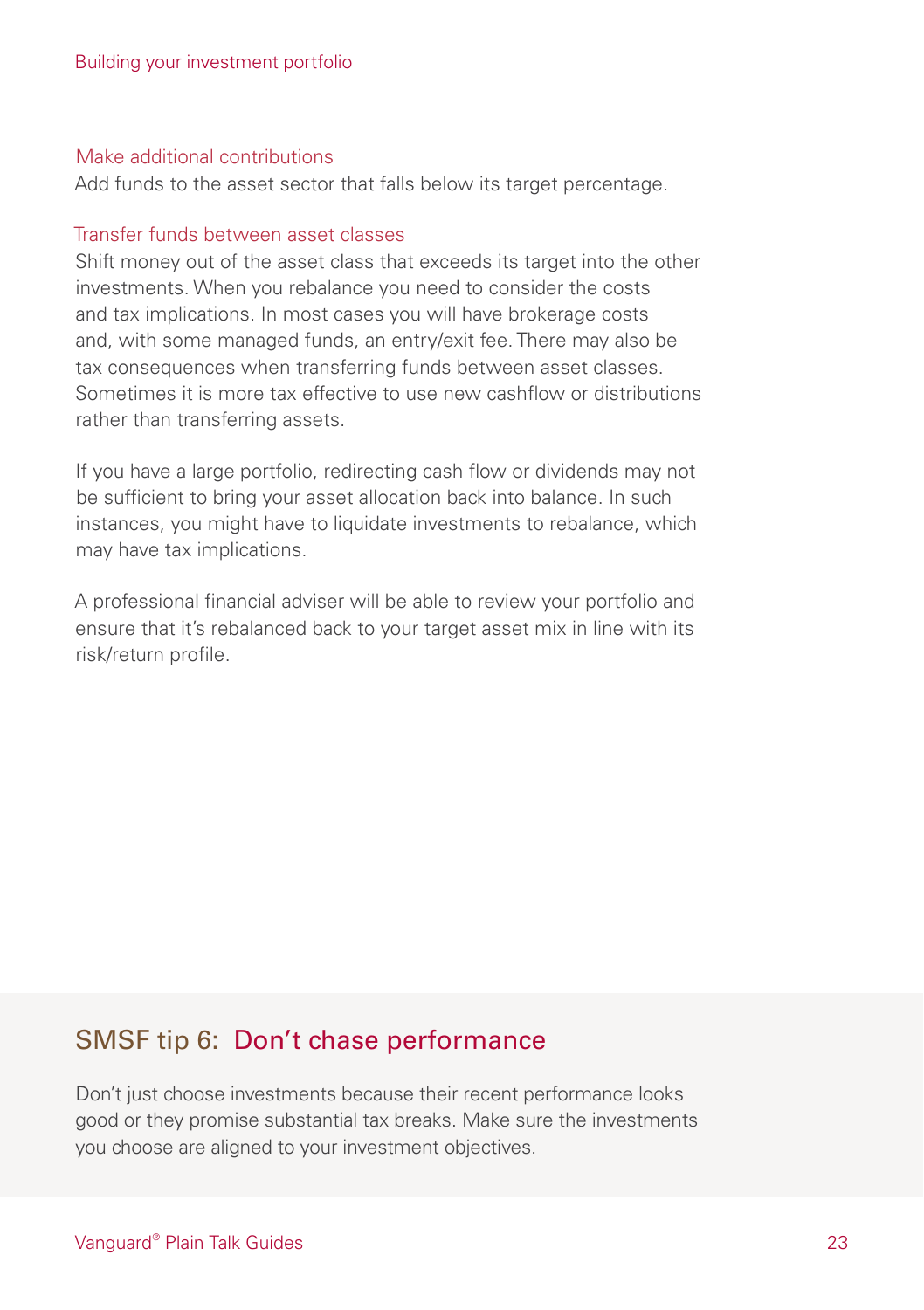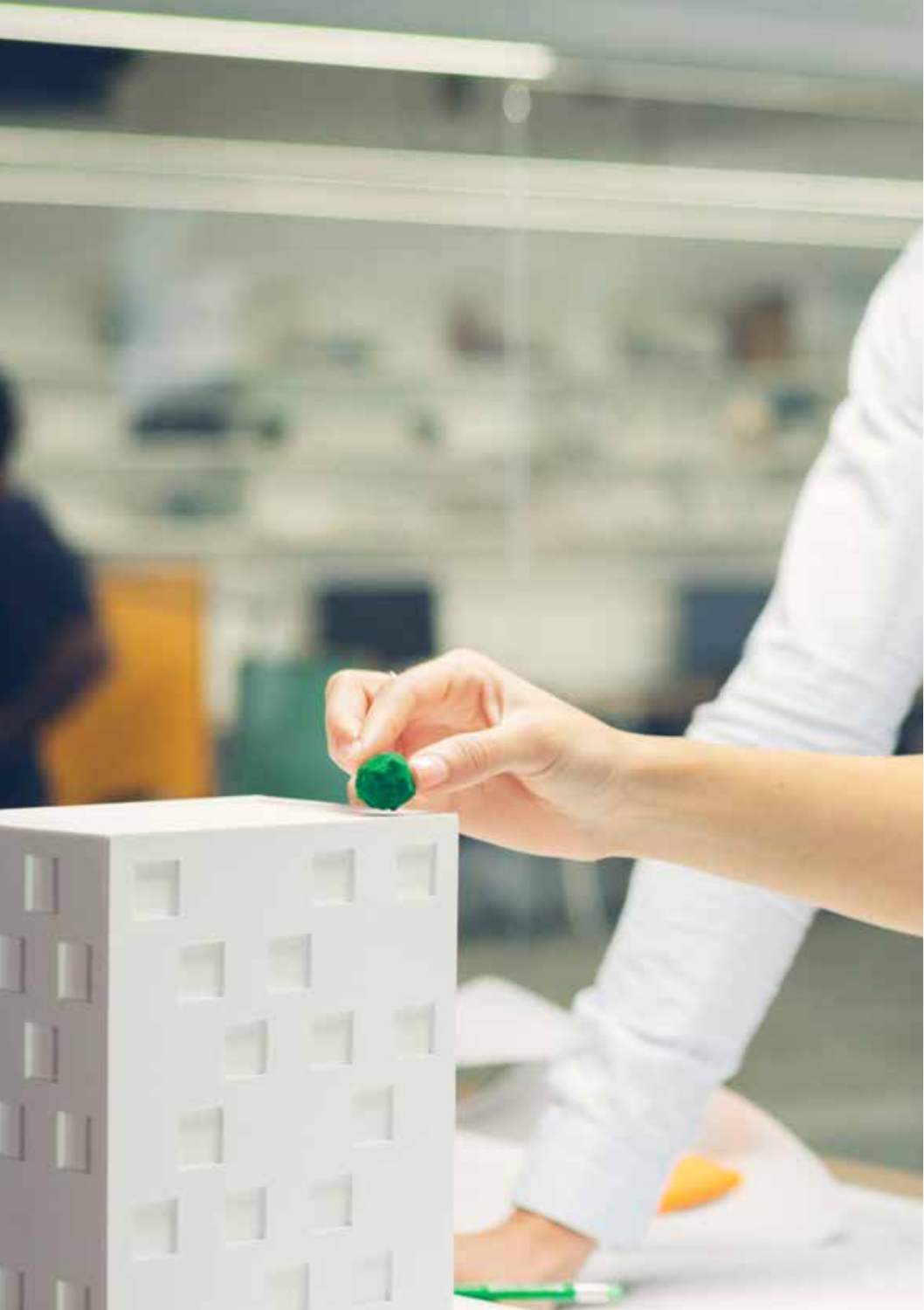## Reviewing your investment portfolio

It is a good habit to review your investment plan on an annual basis to make sure it's still right for your needs. Perhaps your investment objectives or circumstances have changed. Alternatively you may have decided that your original goals are no longer important and your focus has changed. At times like this, it's a good idea to revisit your investment strategy.

Here are some common events that may trigger a review of your investment portfolio.

### **Career**

- starting a new job or being made redundant
- promotion with higher income prospects
- changing your career path or starting a business
- taking a break from the workforce.

#### Income or expense change

- shifting from a single to double income household, or vice versa
- experiencing a substantial increase or decrease in salary or income
- buying or renovating a new home
- buying or paying off a car.

#### Family change

- getting married or divorced
- starting or expanding your family or child starting/completing school
- serious illness or death in the family.

### **Retiring**

- planning for or beginning retirement
- downsizing your home
- planning a sea change
- estate planning for future generations.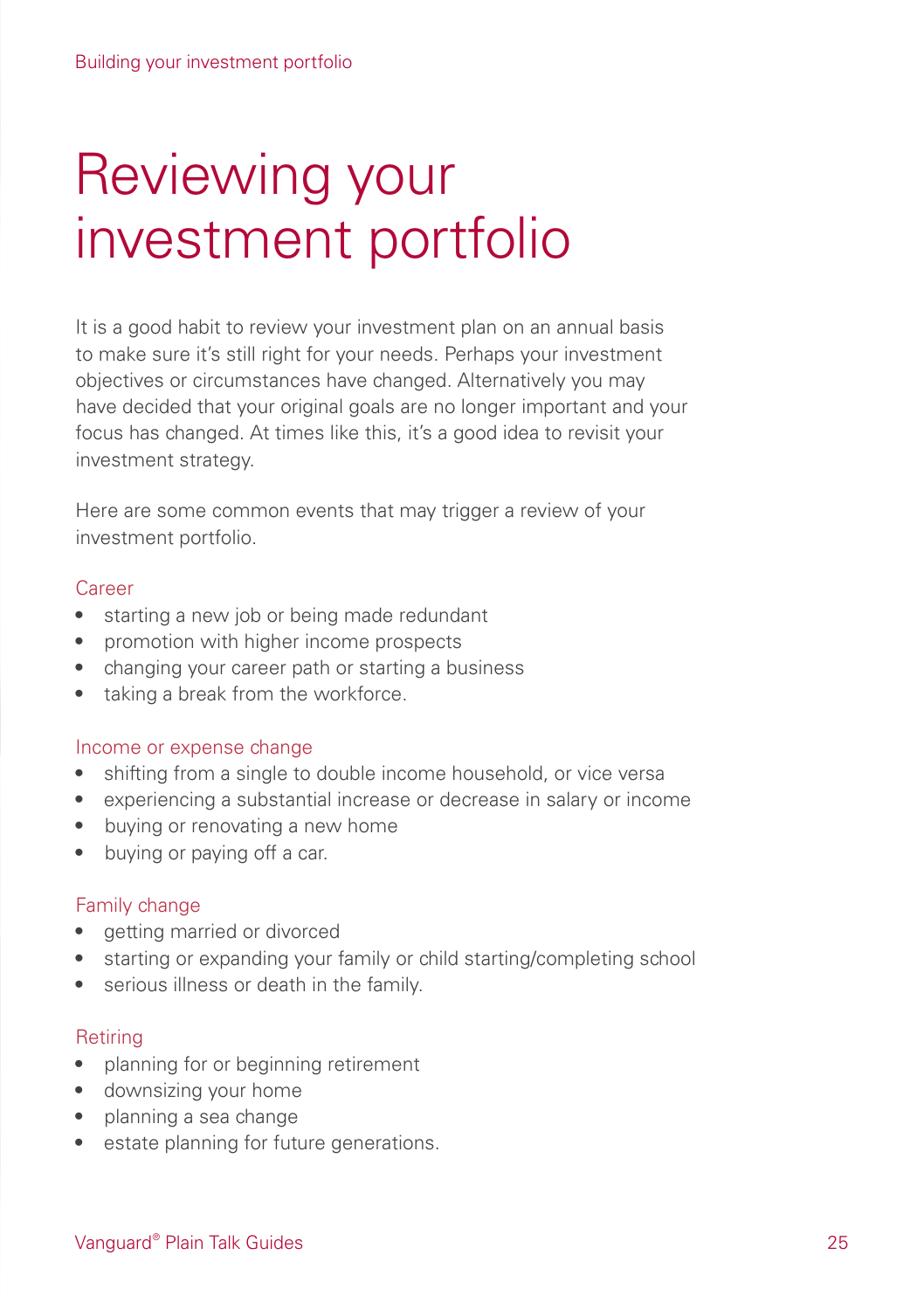## The Vanguard difference

When you invest with Vanguard, you have more than 40 years of investing experience behind you. So no matter which investment products suit your needs, you can feel confident that Vanguard investments are built on a rigorous investment philosophy that stands the test of time.

Since launching the first index mutual fund for individual investors in 1976, Vanguard has strived to be the world's highest-value provider of investment products and services. We have an unwavering focus on our clients with a commitment to champion what's best for investors by offering outstanding service, while keeping costs low.

## Low-cost investing

We know we can't control the markets, but we can control the costs of investing. To that end, providing low-cost investments isn't a pricing strategy for us. It's how we do business.

We can keep our costs low because of our unique ownership structure in the United States, which allows us to return profits to investors through lower costs so investors can earn more over time.

## Our range of managed funds and ETFs

Vanguard offers a complete range of funds across all asset classes.

To see our complete product offerings, visit vanguard.com.au.